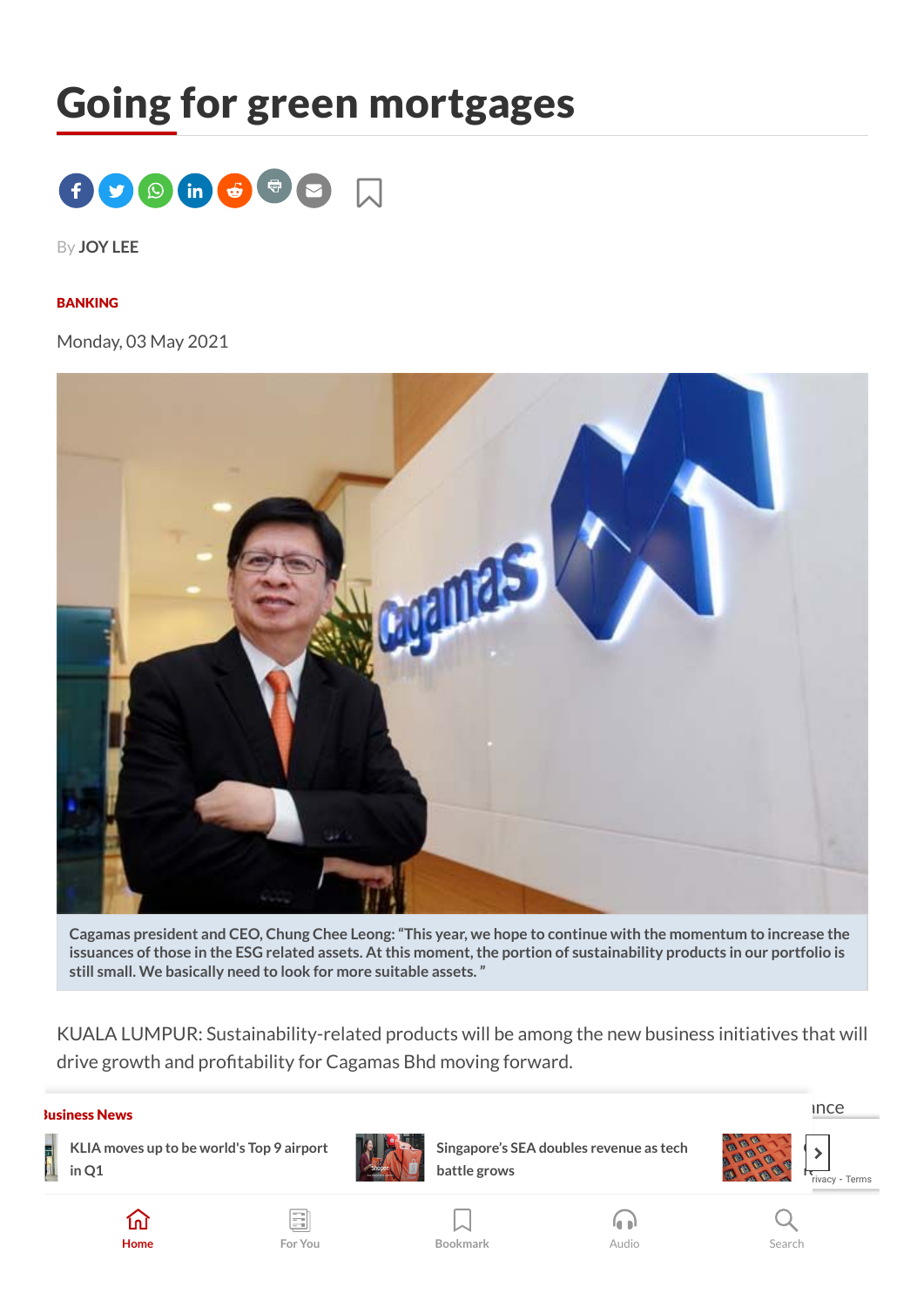basically need to look for more suitable assets," said Cagamas president and chief executive officer Datuk Chung Chee Leong.

In 2020, Cagamas issued Malaysia's first RM100mil Asean sustainability SRI sukuk for affordable housing and RM100mil Asean sustainability bonds for the small and medium enterprises sector.

Chung highlighted that Cagamas had embarked on its sustainability bond and sukuk framework in 2019, which has enabled the group to ride on growing investor-interest in green products.

## **Business & Finance newsletter**

Catch up on stories you can't afford to miss with our curated weekly newsletter

Email Address

By clicking on the Sign Up button, it is deemed that you consent to our **terms.**

According to S&P Global Ratings, the issuance of sustainability-linked debt instruments will top US\$200bil (RM819bil) this year due to the burgeoning sustainability-linked loan market and the growing popularity of sustainability-linked bonds.

Notably, the government's recent issuance of its first sovereign US dollar sustainability sukuk, which was oversubscribed by 6.4 times, also paved the way for other issuers to look at more of such products.

"We are looking into how Cagamas can support the regulator's initiative in the green agenda. Bank Negara is devising a taxonomy on the green agenda so Cagamas wants to support that as well, " Chung told Starbiz.

The climate change and principle-based taxonomy will help to speed up the issuance of sustainability-linked debt as there will be a clearer guideline for financial institutions to classify sustainability-related assets.

"One of the challenges for sustainability debt issuances at the moment is that local banks have not really tagged their assets as such. In order for us to purchase that portfolio, they have to identify it for us.

#### ${\sf siness News}$  ample, there is no agreed upon denition that is adopted by the various parties. For example,  ${\sf ample}$  ample, Business News





**[Singapore's](https://www.thestar.com.my/business/business-news/2021/05/19/singapores-sea-doubles-revenue-as-tech-battle-grows) SEA doubles revenue as tech battle grows**